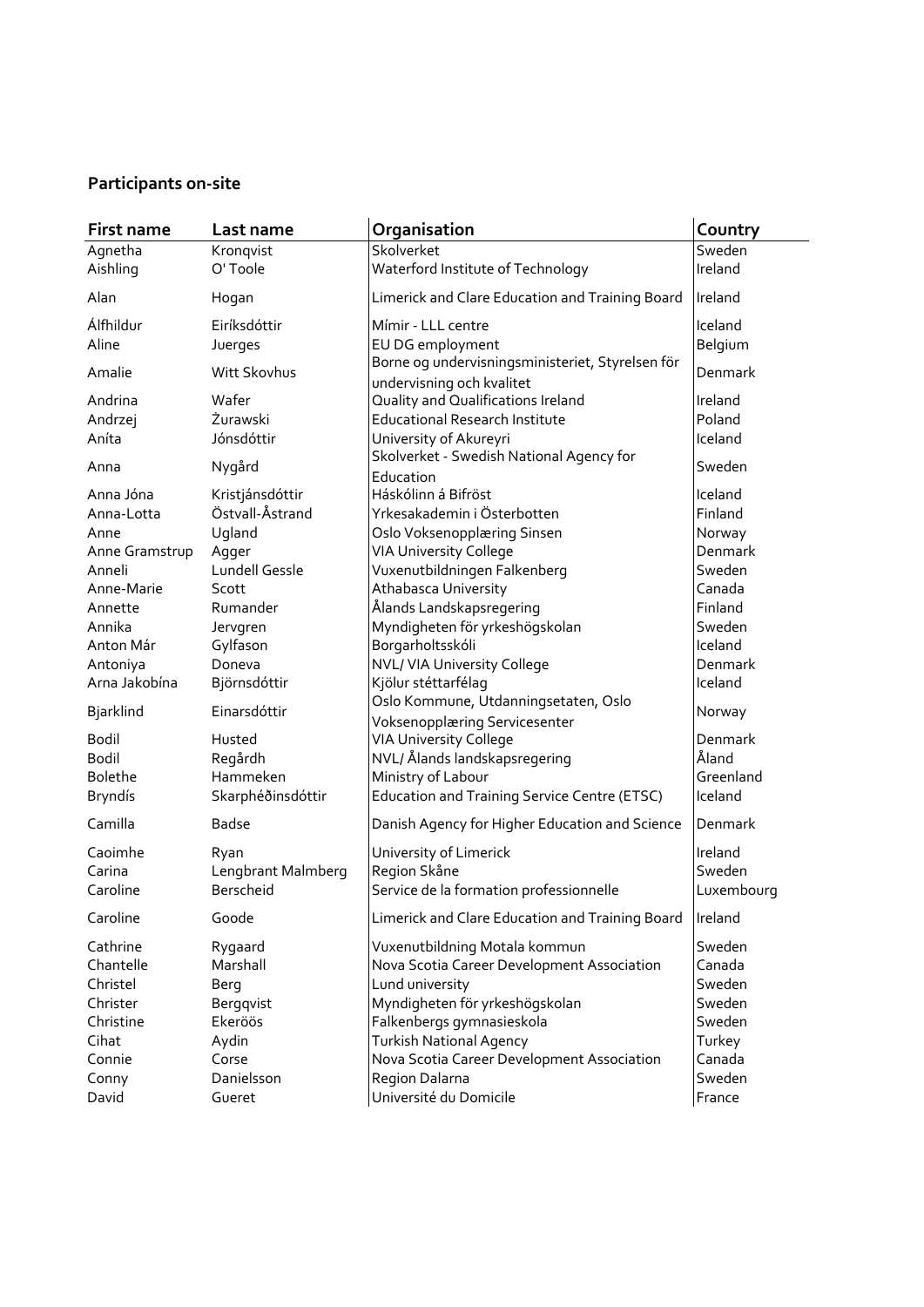| Eavan         | O'Brien           | National RPL in Higher Education Project (Ireland) Ireland               |                |
|---------------|-------------------|--------------------------------------------------------------------------|----------------|
| Eivind        | Øvrebø            | Rogaland fylkeskommune / Rogaland county,<br>division of Adult education | Norway         |
| Ekrem         | Yazici            | <b>Vocational Qualifications Authority</b>                               | Turkey         |
| Elin          | Liljeblad         | Region Sörmland                                                          | Sweden         |
| Elken         | <b>Bech</b>       | Heilsuskuli Føroya                                                       | Faeroe Islands |
| Ellen         | Gulliksen         | Oslo VO Servicenter                                                      | Norway         |
| Ellen         | Torgersen Walberg | Rogaland fylkeskommune, Rogaland country,<br>division of Adult education | Norway         |
| Else          | Berit             | Rogaland fylkeskommune / Rogaland county,<br>division of Adult education | Norway         |
| Elżbieta      | Strzemieczna      | <b>Educational Research Institute</b>                                    | Poland         |
| Emil          | Thirup-Sorknæs    | Uddannelses- og Forskningsstyrelsen                                      | Denmark        |
| Emilia        | Söderlund         | Axxell Utbildning Ab                                                     | Finland        |
| Eva           | Westman Magnusson | region Jämtland Härjedalen                                               | Sweden         |
| Eydís Katla   | Guðmundsdóttir    | Fræðslunetið - símenntun á Suðurlandi                                    | Iceland        |
| Eyjólfur      | Sturlaugsson      | Fræðslunetið símenntun á Suðurlandi                                      | Iceland        |
| Eyrún         | Valsdóttir        | Alþýðusamband Íslands                                                    | Iceland        |
| Fjóla         | Larusdóttir       | The Education and Training Service Center (ETSC) Iceland                 |                |
| Grace         | Edge              | Technological Higher Education Association                               | Ireland        |
| Graziella     | Scicluna          | University of Malta                                                      | Malta          |
| Grethe        | Elvebo            | HK-dir, Direktoratet for høyere utdanning og<br>kompetanse               | Norway         |
| Gro           | Moldekleiv        | Rogaland fylkeskommune / Rogaland county,<br>division of Adult education | Norway         |
| Guðfinna      | Harðardóttir      | Starfsmennt                                                              | Iceland        |
| Guðrún Erla   | Öfjörð            | The Education and Training Service Center (ETSC) Iceland                 |                |
| Guðrún Vala   | Elísdóttir        | Símenntun                                                                | Iceland        |
| Gunvor        | <b>Botnen</b>     | Rogaland fylkeskommune / Rogaland county,<br>division of Adult education | Norway         |
| Halldór Arnar | Guðmundsson       | VM Félag vélstjóra og málmtæknim                                         | Iceland        |
| Hanne         | Kristensen        | Kommuneqarfik Sermersooq                                                 | Greenland      |
| Haukur        | Hardarson         | The Education and Training Service Center (ETSC) Iceland                 |                |
| Heiða Kristín | Jónsdóttir        | University in Akureyri                                                   | Iceland        |
| Helen         | Myslek            | swedish national agency for education                                    | Sweden         |
| Helen         | Gray              | <b>IDAN Education Centre</b>                                             | Iceland        |
| Helene        | Toft              | <b>VIA University College</b>                                            | Denmark        |
| Helga         | Tryggvadóttir     | Framvegis - miðstöð símenntunar                                          | Iceland        |
| Helga         | Dagný Árnadóttir  | Rannís. The Icelandic Centre for Research                                | Iceland        |
| Hrafnhildur   | Tómasdóttir       | Directorate of Labour                                                    | Iceland        |
| Hrafnkell     | Tumi Kolbeinsson  | Ministry of Education and Children                                       | Iceland        |
| Hrönn         | Grímsdóttir       | Austurbrú                                                                | Iceland        |
| Hulda Anna    | Arnljótsdóttir    | Ministry of Social Affairs and Labour                                    | Iceland        |
| Hulda Björg   | Jóhannesdóttir    | Landsmennt education fund                                                | Iceland        |
| Ilse          | Jensen            | NVL / Center for National Vejledning                                     | Greenland      |
| <i>Imren</i>  | Onbaşıoğlu        | <b>Vocational Qualifications Authority</b>                               | Turkey         |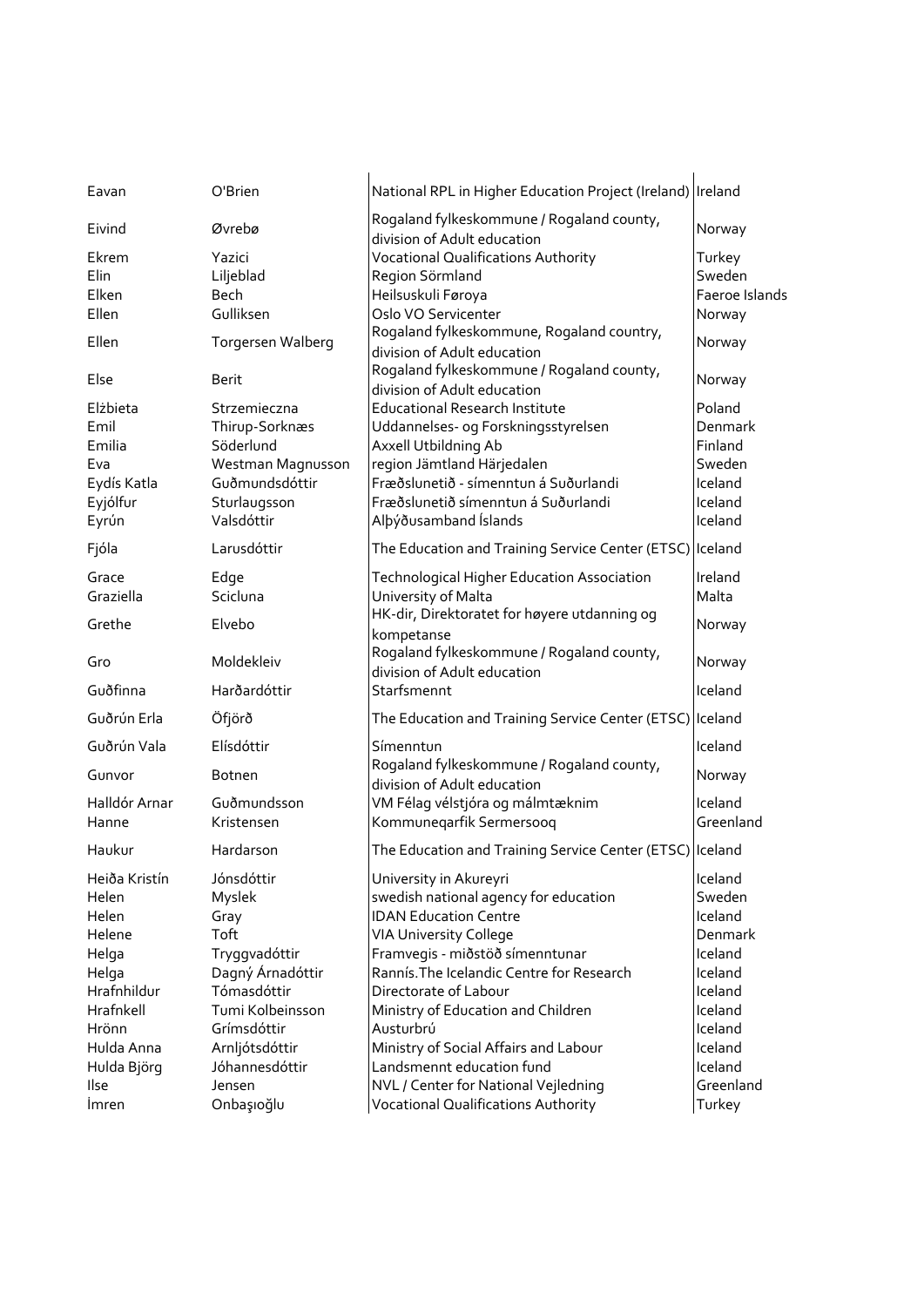| Ina Dogg        | Eythorsdottir        | University of Iceland - ENIC/NARIC Iceland               | Iceland        |
|-----------------|----------------------|----------------------------------------------------------|----------------|
| Inga Dóra       | Halldórsdóttir       | Símenntunarmiðstöð Vesturlands                           | Iceland        |
| Inga Sif        | Ingimundardóttir     | Miðstöð símenntunar á Suðurnesjum                        | Iceland        |
| Inger Foss      | Aaserud              | Oslo voksenopplæring Sinsen                              | Norway         |
| Ingibjörg       | Kristinsdóttir       | Framvegis - Símenntunar                                  | Iceland        |
| Ingibjörg Hanna | Björnsdóttir         | Starfsmennt                                              | Iceland        |
| Ingunn Helga    | Bjarnadóttir         | SÍMEY                                                    | Iceland        |
| Ivonne          | Orellana             | Vuxenutbildningen Falkenberg                             | Sweden         |
| Izabela         | Przybysz             | Educational Research Institute                           | Poland         |
| Janni Kronborg  | Christensen          | NVL/ VIA University College                              | Denmark        |
| Jenni           | Westö                | <b>EPALE Finland</b>                                     | Finland        |
| Jennika         | Lindroos             | Ålands yrkesgymnasium                                    | Finland        |
| Johan           | Vinther              | Region Västernorrland                                    | Sweden         |
| Johanna         | Ridal                | Swedish ESF council (Svenska ESF-rådet)                  | Sweden         |
| Johanna         | Tarvainen            | Finnish National Agency for Education                    | Finland        |
| Jóhanna         | Þórdórsdóttir        | Sameyki union of public servants                         | Iceland        |
| John            | Dalsgard             | Yrkisdepilin                                             | Faeroe Islands |
| Julia           | Walder               | OeAD GmbH                                                | Austria        |
| Jörgen          | Bergvall             | Noriskt Valideringsforum                                 | Sweden         |
| Kalle           | Vihtari              | Haaga-Helia (University of applied science)              | Finland        |
| Karen           | Guðmundsdóttir       | Mímir                                                    | Iceland        |
| Karina          | Curley               | Dublin City University                                   | Ireland        |
| Katarzyna       | Arnaud-Müller        | Ausbildungsverbund Teltow e.V.                           | Germany        |
| Kathleen        | McKee                | Nova Scotia Career Development Association               | Canada         |
| Kirsten         | Kessel               | Oslo VO Servicesenter                                    | Norway         |
|                 |                      | Rogaland fylkeskommune / Rogaland county,                |                |
| Kirsti          | Larikka              | division of Adult education                              | Norway         |
| Klaus Ernst     | Hansen               | VIA University College                                   | Denmark        |
| Klemenz         | Sæmundsson           | Fisktækniskóli Íslands                                   | Iceland        |
|                 |                      | Rogaland fylkeskommune / Rogaland county,                |                |
| Kristin         | Leiknes Nag          | division of Adult education                              | Norway         |
| Kristín         | Hrund Whitehead      | Chief Human Research Officer                             | Iceland        |
| Kristín         | Njálsdóttir          | Landsmennt education fund                                | Iceland        |
| Kristín Björk   | Gunnarsdóttir        | SÍMEY                                                    | Iceland        |
| Kristín Erla    | Þráinsdóttir         | Mímir - LLL centre                                       | Iceland        |
| Kristoffer      | Odstam               | Region Stockholm                                         | Sweden         |
| Laila           | Dawn Ljosdal         | Rogaland fylkeskommune / Rogaland county,                | Norway         |
|                 |                      | division of Adult education                              |                |
| Lára            | Hreinsdóttir         | University of Iceland                                    | Iceland        |
| Lena            | Lundqvist            | Region Västerbotten                                      | Sweden         |
| Lilja           | Össurardóttir        | Fræðslunet Suðurlands                                    | Iceland        |
| Lilja           | Óskarsdóttir         | The Education and Training Service Center (ETSC) Iceland |                |
| Lindsay         | Guitard              | Nova Scotia Career Development Association               | Canada         |
| Ľubica          | Gállová              | <b>State Vocational Education Institute</b>              | Slovakia       |
| Ludmiła         | Rycielska            | <b>Educational Research Institute</b>                    | Poland         |
| Lydia Kristin   | Sigurdardottir       | University of Iceland                                    | Iceland        |
| Maciej          | Tauber               | <b>Educational Research Institute</b>                    | Poland         |
| Maiken          | Skarðenni            | Miðnám á Kambsdali                                       | Faeroe Islands |
| Małgorzata      | Laskowska - Pomorska | Educational Research Institute                           | Poland         |
| Manika-Nia      | Dixon                | Léargas/EPALE Ireland                                    | Ireland        |
|                 |                      |                                                          |                |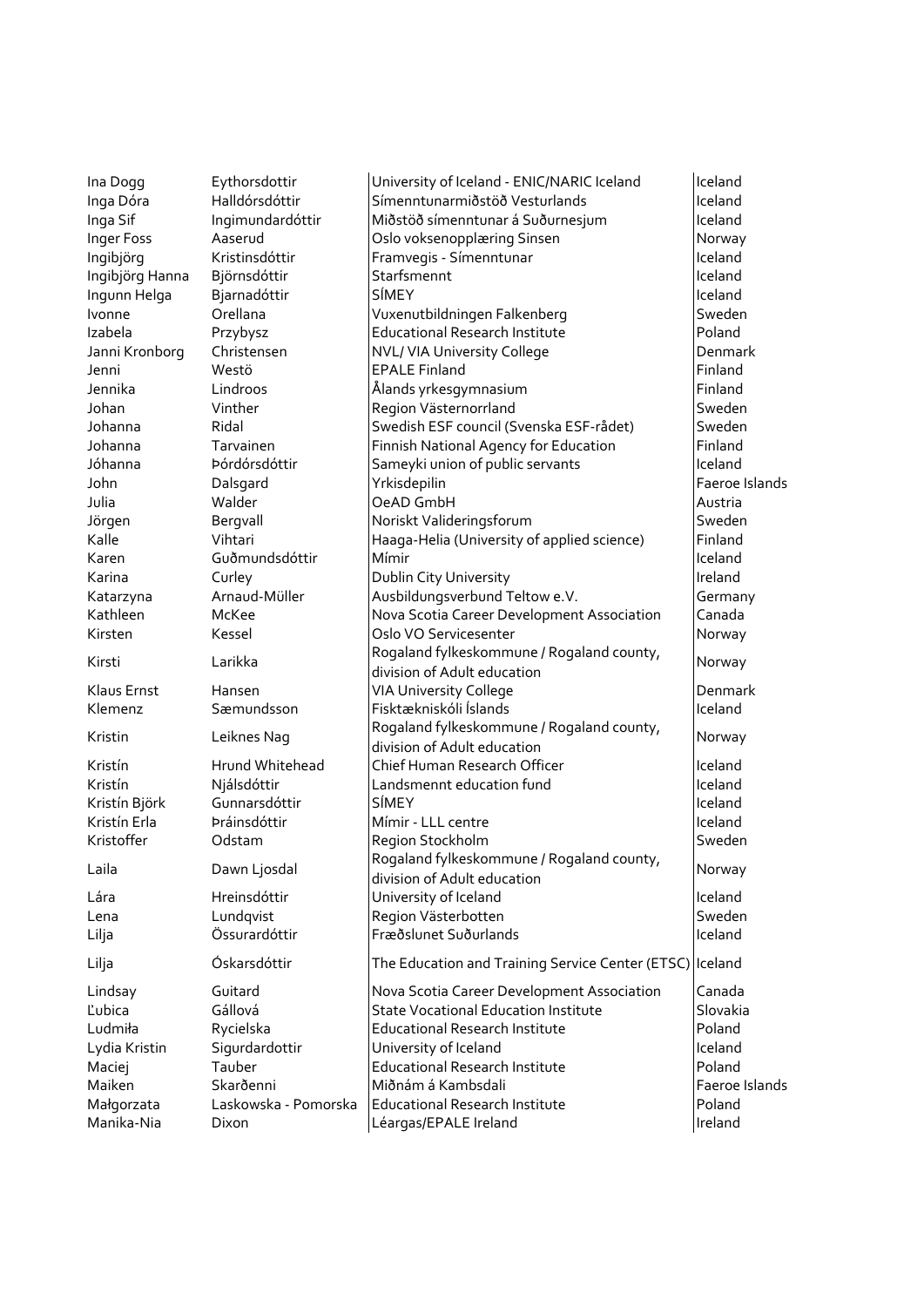| Marco          | Tabone            | University of Malta                                                      | Malta          |
|----------------|-------------------|--------------------------------------------------------------------------|----------------|
| Maren          | Ylvisåker         | Rogaland fylkeskommune / Rogaland county,                                | Norway         |
|                |                   | division of Adult education                                              |                |
| Margaretha     | Allen             | Skolverket                                                               | Sweden         |
| Margot         | <b>Brathole</b>   | Rogaland fylkeskommune / Rogaland county,<br>division of Adult education | Norway         |
| Margrét        | Sverrisdóttir     | Rannís. The Icelandic Centre for Research                                | Iceland        |
| Maria          | Rosenstock        | <b>Europaen Training Foundation</b>                                      | Italy          |
| Maria          | Kammerson         | Region Västerbotten                                                      | Sweden         |
| Maria          | Manou             |                                                                          | Greece         |
| María Stefanía | Stefánsdóttir     | Mímir - LLL centre                                                       | Iceland        |
| Mariana        | Gomez Johannesson | Region Kronoberg                                                         | Sweden         |
| Marianne       | Andrén            | Region Gävleborg                                                         | Sweden         |
| Marianne       | Ödman             | Vuxenutbildningen i Falkenberg                                           | Sweden         |
| Marianne       | Knudsvik          | Rogaland fylkeskommune / Rogaland county,                                | Norway         |
|                |                   | division of Adult education                                              |                |
| Mariette       | Gustafsson        | Vuxenutbildning Motala kommun                                            | Sweden         |
| Marion         | Marty             | <b>IPERIA</b>                                                            | France         |
| Marjo          | Salmela           | Axxell Utbildning Ab                                                     | Finland        |
| Marta          | Jacyniuk-Lloyd    | Cambridge Professional Development (CamProf)                             | United Kingdom |
| Metin          | Karaman           | <b>Vocational Qualifications Authority</b>                               | Turkey         |
| Mette Werner   | Rasmussen         | Technical Education Copenhagen, TEC                                      | Denmark        |
| Mia            | Sandvik           | Myndigheten för yrkeshögskolan                                           | Sweden         |
| Milena         | Maj               | <b>Educational Research Institute</b>                                    | Poland         |
| Mona           | Pielorz           | DIE, Deutsches Institut für Erwachsenenbildung                           | Germany        |
| Monika         | Shehadeh          | Kristianstad University                                                  | Sweden         |
| Monika         | Drzymulska-Derda  | <b>Educational Research Institute</b>                                    | Poland         |
| Musab Alperen  | Şafak             | <b>Turkish National Agency</b>                                           | Turkey         |
| <b>Nicklas</b> | Helander          | Vuxenutbildning Motala kommun                                            | Sweden         |
| Nicole         | Borhaven          | Thompson Rivers University                                               | Canada         |
| Nigel          | Lloyd             | Cambridge Professional Development (CamProf)                             | United Kingdom |
| Nils           | Jørgen Fossdal    | Rogaland fylkeskommune / Rogaland county,<br>division of Adult education | Norway         |
| Patrik         | Solvelius         | Region Värmland                                                          | Sweden         |
| Patsy          | Hogan             | Limerick and Clare Education and Training Board                          | Ireland        |
| Paulus         | Christina         | University of Natural Ressources and Life<br>Sciences Vienna AUSTRIA     | Austria        |
| Peter          | Johansson         | Region Jönköpings län                                                    | Sweden         |
| Peter          | Pahlman           | Into - etsivä nuorisotyö ja työpajatoiminta ry                           | Finland        |
| Pia            | Fredsted          | Falkenbergs Vuxenutbildning                                              | Sweden         |
| Pär            | Sellberg          | Myndigheten för yrkesutbildning                                          | Sweden         |
| Pär            | Skoglund          | Arbetsförmedlingen - the Swedish PES                                     | Sweden         |
| Ragnhildur     | Bolladóttir       | Sjúkraliðafélag Íslands                                                  | Iceland        |
| Rekha          | Rambharose        | University of Western Cape                                               | South Africa   |
| Rikke          | Rasch             | Professionshøjskolen Absalon                                             | Denmark        |
| Roksana        | Pierwieniecka     | <b>Educational Research Institute</b>                                    | Poland         |
| Rolf           | Bäckman           | Region Västernorrland                                                    | Sweden         |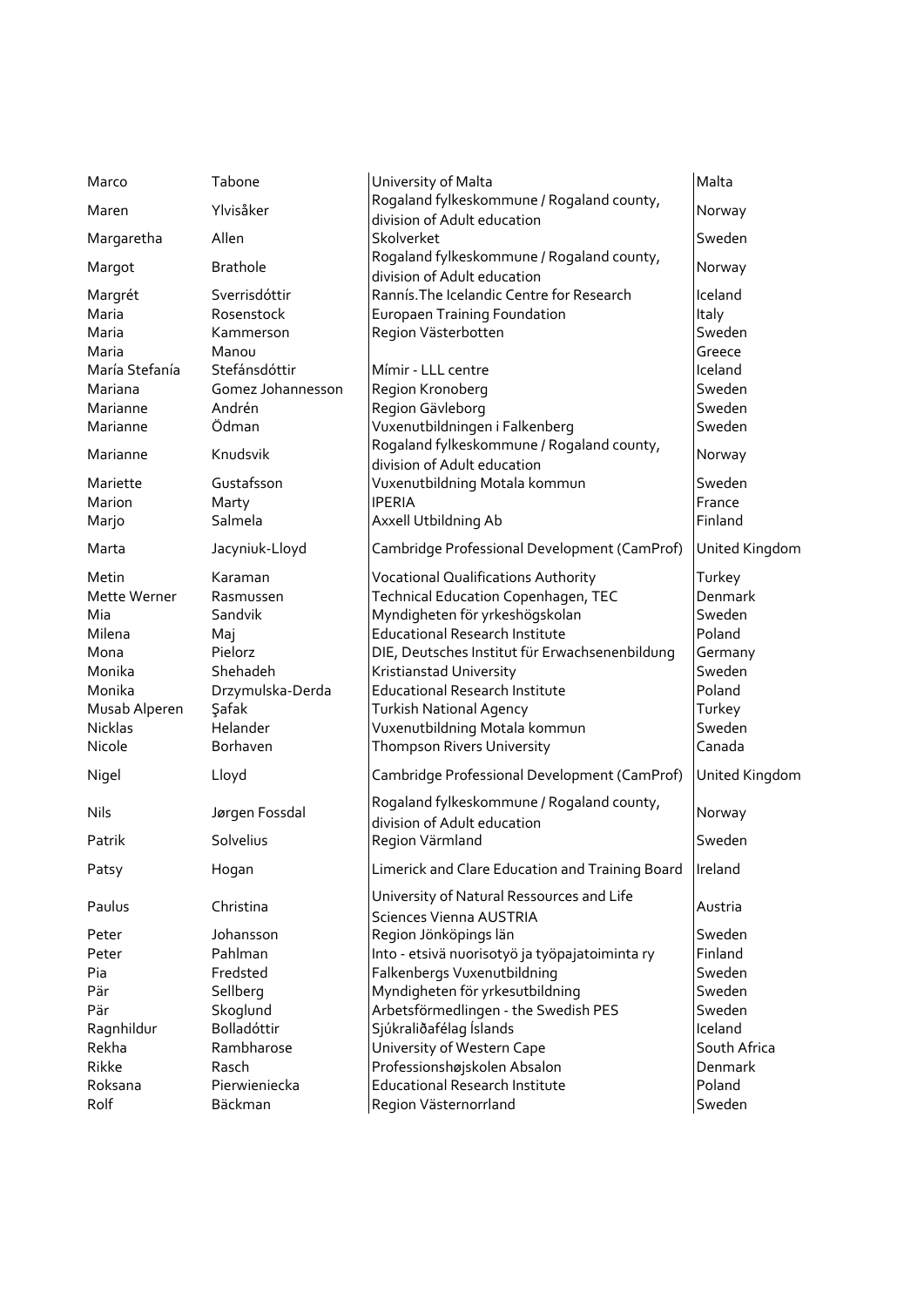| Róslín Alma<br>Sandra<br>Sarah<br>Sif                                  | Valdemarsdóttir<br>D. Gunnarsdóttir<br>Rabl<br>Jóhannesar Ástudóttir                    | Fræðslunetið<br>Fræðslunetið - símenntun á Suðurlandi<br>OeAD GmbH<br>SÍMEY                                                                                                                                | Iceland<br>Iceland<br>Austria<br>Iceland                     |
|------------------------------------------------------------------------|-----------------------------------------------------------------------------------------|------------------------------------------------------------------------------------------------------------------------------------------------------------------------------------------------------------|--------------------------------------------------------------|
| Sigridur                                                               | Jóhannsdóttir                                                                           | The Education and Training Service Center (ETSC) Iceland                                                                                                                                                   |                                                              |
| Sigríður Droplaug<br>Simon<br>Siobhan                                  | Jónsdóttir<br>Schmid<br>Magee                                                           | Mímir - LLL centre<br>SkillLab<br>Further Education Support Service, FESS                                                                                                                                  | Iceland<br>Netherlands<br>Ireland                            |
| Siv                                                                    | Ellen Eie Stornes                                                                       | Rogaland fylkeskommune / Rogaland county,<br>division of Adult education                                                                                                                                   | Norway                                                       |
| Soffía<br>Sofia<br>Sólborg Alda<br>Sólveig<br>Sólveig Hildur<br>Stefan | Gísladóttir<br>Peikrishvili<br>Pétursdóttir<br>Indriðadóttir<br>Björnsdóttir<br>Kurszel | Vinnumálastofnun<br>Oslo Voksenopplæring Servicesenter<br>Fræðslusetrið Starfsmennt<br>Símenntun - Vesturlands<br>Mímir - LLL centre<br><b>Educational Research Institute</b>                              | Iceland<br>Norway<br>Iceland<br>Iceland<br>Iceland<br>Poland |
| Steinunn                                                               | Júlíusdóttir                                                                            | The Education and Training Service Center (ETSC) Iceland                                                                                                                                                   |                                                              |
| Steinunn Ósk<br>Sussi<br>Svante                                        | Kolbeinsdóttir<br>Wille<br>Sandell                                                      | Fræðslunetið símenntun á Suðurlandi<br>Naalakkersuisut<br>Myndigheten för yrkeshögskolan                                                                                                                   | Iceland<br>Greenland<br>Sweden                               |
| Sølvi                                                                  | <b>Ersland Elle</b>                                                                     | Rogaland fylkeskommune / Rogaland county,<br>division of Adult education                                                                                                                                   | Norway                                                       |
| Tania                                                                  | Sarmiento Cordero                                                                       | Arbetsförmedlingen, public employment service                                                                                                                                                              | Sweden                                                       |
| Tanja<br>Tannis<br>Tatiana<br>Teresa<br>Tereza                         | Sandberg<br>Morgan<br>Farah<br>Francis<br>Waldejer                                      | Axxell Utbildning Ab<br>Vancouver Community College<br>SENAI Portal da Intustria<br>Nova Scotia Career Development Association<br>Rogaland fylkeskommune / Rogaland county,<br>division of Adult education | Finland<br>Canada<br><b>Brazil</b><br>Canada<br>Norway       |
| Therese<br>Thina                                                       | Maurin<br>Mohus                                                                         | Region Blekinge<br>Nordland county council                                                                                                                                                                 | Sweden<br>Norway                                             |
| Trond                                                                  | Fitje                                                                                   | Direktoratet for hoyere utdanning og kompetanse Norway                                                                                                                                                     |                                                              |
| Unni                                                                   | Miolsnäs                                                                                | Axxell Utbildning Ab                                                                                                                                                                                       | Finland                                                      |
| Unni                                                                   | Priscilla Salte                                                                         | Rogaland fylkeskommune / Rogaland county,<br>division of Adult education                                                                                                                                   | Norway                                                       |
| Úrsúla<br>Valgeir                                                      | Ármannsdóttir<br>Magnússon                                                              | Austurbrú<br>Símey-Símenntunarmiðstöð Eyjafjarðar                                                                                                                                                          | Iceland<br>Iceland                                           |
| Valgerður ÞE                                                           | Guðjónsdóttir                                                                           | The Education and Training Service Center (ETSC) Iceland                                                                                                                                                   |                                                              |
| Viktoria                                                               | Hansson                                                                                 | Region Skåne                                                                                                                                                                                               | Sweden                                                       |
| Vilde                                                                  | Aanonsen                                                                                | Direktoratet for høyere utdanning og kompetanse<br>(HK-dir)                                                                                                                                                | Norway                                                       |
| Virva<br>Vivie                                                         | Muotka<br>Davidsen                                                                      | Axxell Utbildning Ab<br>Heilsuskuli Føroya                                                                                                                                                                 | Finland<br>Faeroe Islands                                    |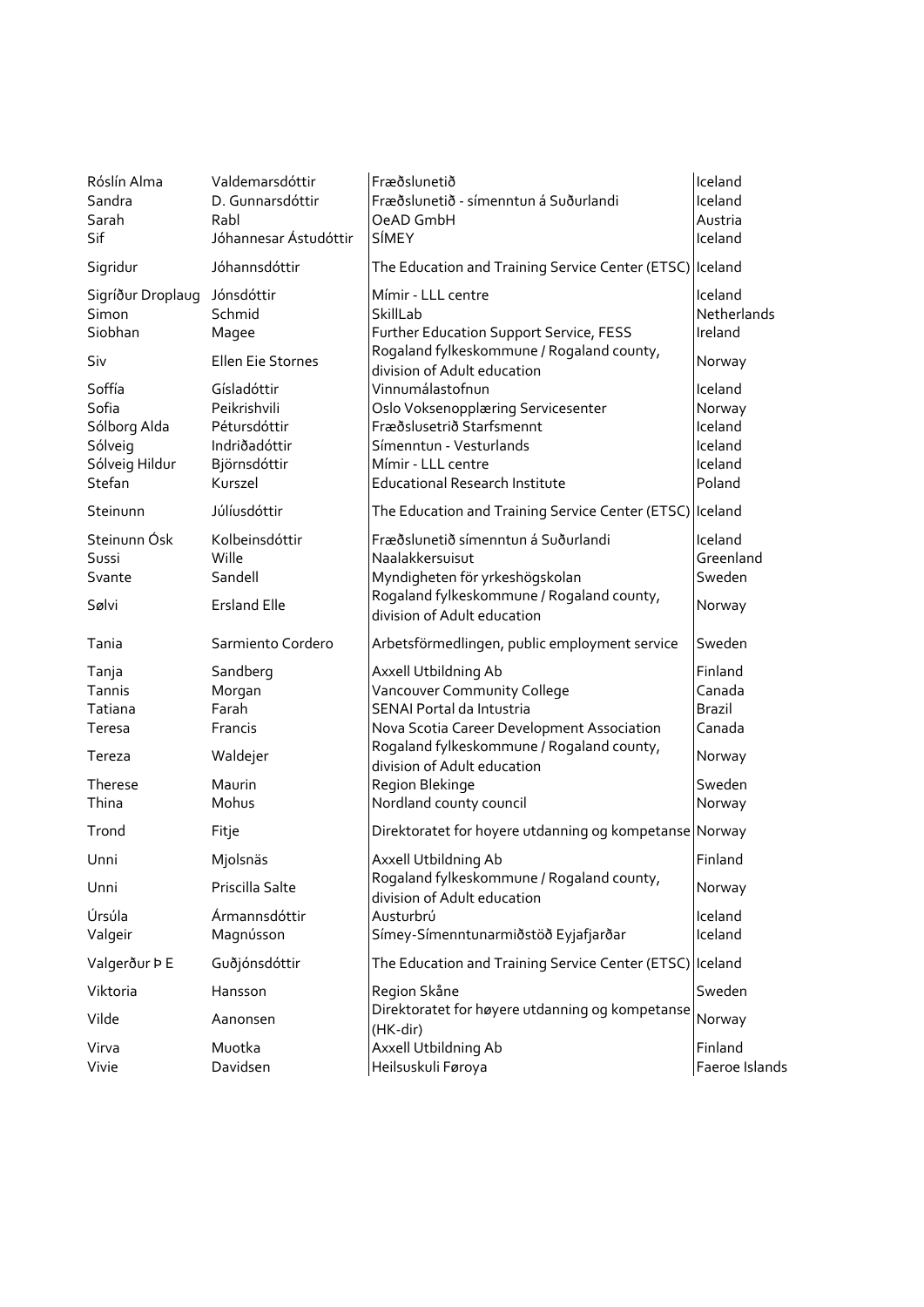## **Participants online**

| First name                | Last name      | Company                                                       | Country      |
|---------------------------|----------------|---------------------------------------------------------------|--------------|
| Aleksandra                | Leonardsdóttir | Albýðusamband íslands                                         | Iceland      |
| Angelika                  | Kellner        | University of Innsbruck                                       | Austria      |
| Angeliki                  | Xafi           | Cedefop                                                       | Greece       |
| Anna                      | Lindeblad      | Validering Väst                                               | Sweden       |
| Anna                      | Wahlgren       | Region Västmanland                                            | Sweden       |
| Anna                      | Sigurðardóttir | Fræðslunetið - Símenntun á Suðurlandi                         | Iceland      |
| Anne                      | Higgins        | Galway & Roscommon Educatiion & Training Board                | Ireland      |
| Annemette                 | Matthiessen    | University College of Copenhagen                              | Denmark      |
| Annika                    | Skörvald       | Komvux Malmö                                                  | Sweden       |
| Björn                     | Hellsten       | Dufva Hellsten Kompetens AB                                   | Sweden       |
| Camilla                   | Restaneo       | Intellera Consulting S.r.l.                                   | Italy        |
| Carina                    | Leinehed       | Piteå                                                         | Sweden       |
| Clara                     | Montero        | Ministerio del Trabajo                                        | Colombia     |
|                           |                | Norwegian Directorate for Higher Education and                |              |
| Elisabeth                 | Bøe            | <b>Skills</b>                                                 | Norway       |
|                           | van Baarle     | AHOVOKS Agency for higher education, adult                    |              |
| Ellen                     |                | education, qualifications and study grants                    | Belgium      |
| Francesca                 | Aurora         | Intella Consulting S.r.l.                                     | Italy        |
| Fríða Hrönn               | Halldórsdóttir | VISKA - LLL centre                                            | Iceland      |
| Guðrún                    | Ágústsdóttir   | Þekkingarnet Þingeyinga                                       | Iceland      |
| Hanne                     | Christensen    | Norwegian Directorate for Higher Education and                | Norway       |
|                           |                | <b>Skills</b>                                                 |              |
| Heidi                     | <b>Bolton</b>  | South African Qualifications Authority (SAQA)                 | South Africa |
| Helga                     | Konráðsdóttir  | Fræðslumiðstöð Vestfjarða                                     | Iceland      |
| Helgi Þorbjörn Svavarsson |                | Símenntunarmiðstöð Eyjafjarðar                                | Iceland      |
| Henri                     | Piirainen      | Kansalaisopistojen liitto                                     | Finland      |
| Jessica                   | Gustafsson     | Eskilstuna kommun                                             | Sweden       |
| Johanna                   | Arnardottir    | Samtök iðnaðarins                                             | Iceland      |
| Karin                     | Gugitscher     | OEIBF Austrian Research Institute for Vocational<br>Education | Austria      |
| Kicki                     | Mällbin        | Validering Väst                                               | Sweden       |
| Kristiina                 | Pernits        | SALTO Training and Cooperation Resource Centre,               |              |
|                           |                | JUGEND für Europa                                             | Germany      |
| Luis                      | Carro          | University of Valladolid                                      | Spain        |
| Michela                   | Acanfora       | Intellera Consulting S.r.l.                                   | Italy        |
| Mona                      | Mathisen       | The Directorate for Higher Education and Skills               | Norway       |
| Nadia                     | <b>Starr</b>   | South African Qualifications Authority (SAQA)                 | South Africa |
| Panos                     | Polyzoidis     | Cedefop                                                       | Greece       |
| Rachel                    | <b>Bélisle</b> | Université de Sherbrooke                                      | Canada       |
| Rosy                      | Voudouri       | Cedefop                                                       | Greece       |
| Sari                      | Lanninger      | Region Sörmland                                               | Sweden       |
| Sofia                     | Isaksson       | Gävle                                                         | Sweden       |
| Sofia                     | <b>Biglert</b> | Government offices Ministry of Employment                     | Sweden       |
| Sólrún                    | Bergþórsdóttir | Viska, fræðslu- og símenntunarmiðstöð                         | Iceland      |
|                           |                | Vestmannaeyja                                                 |              |
| Sylwia                    | Walicka        | EUAA - European Union Agency for Asylum                       | Malta        |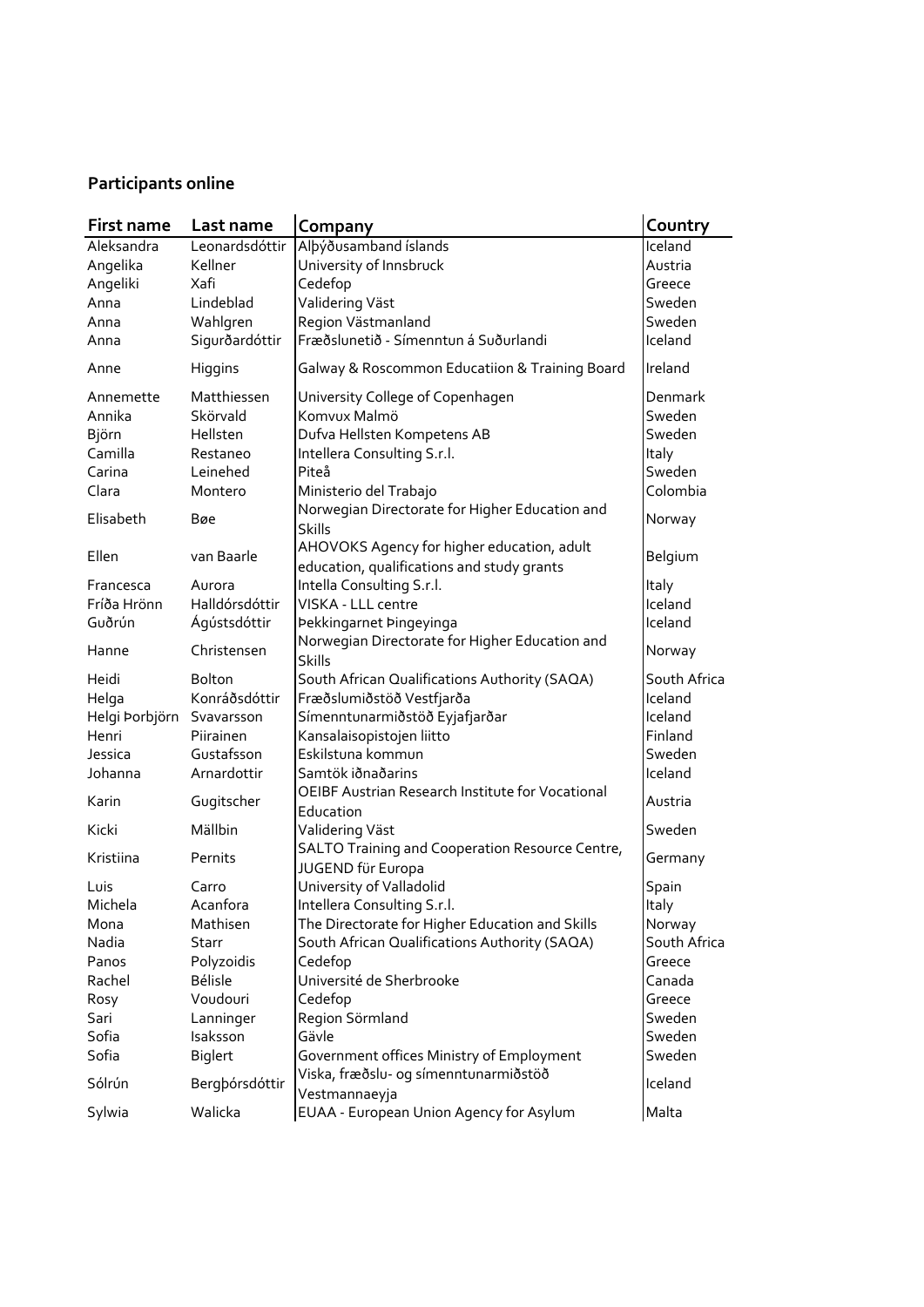| Therese  | Sjöblom    | ÅLR/ Åland University of Applied Sciences          | Finland |
|----------|------------|----------------------------------------------------|---------|
| Victoria | Johansson  | University West                                    | Sweden  |
| Vigdís   |            | Ásmundsdóttir Framvegis miðstöð símenntunar        | Iceland |
| Viljami  | Wiirilinna | The Finnish Association of Adult Education Centres | Finland |
| Yukiko   | Sawano     | University of the Sacred Heart, Tokyo              | Japan   |